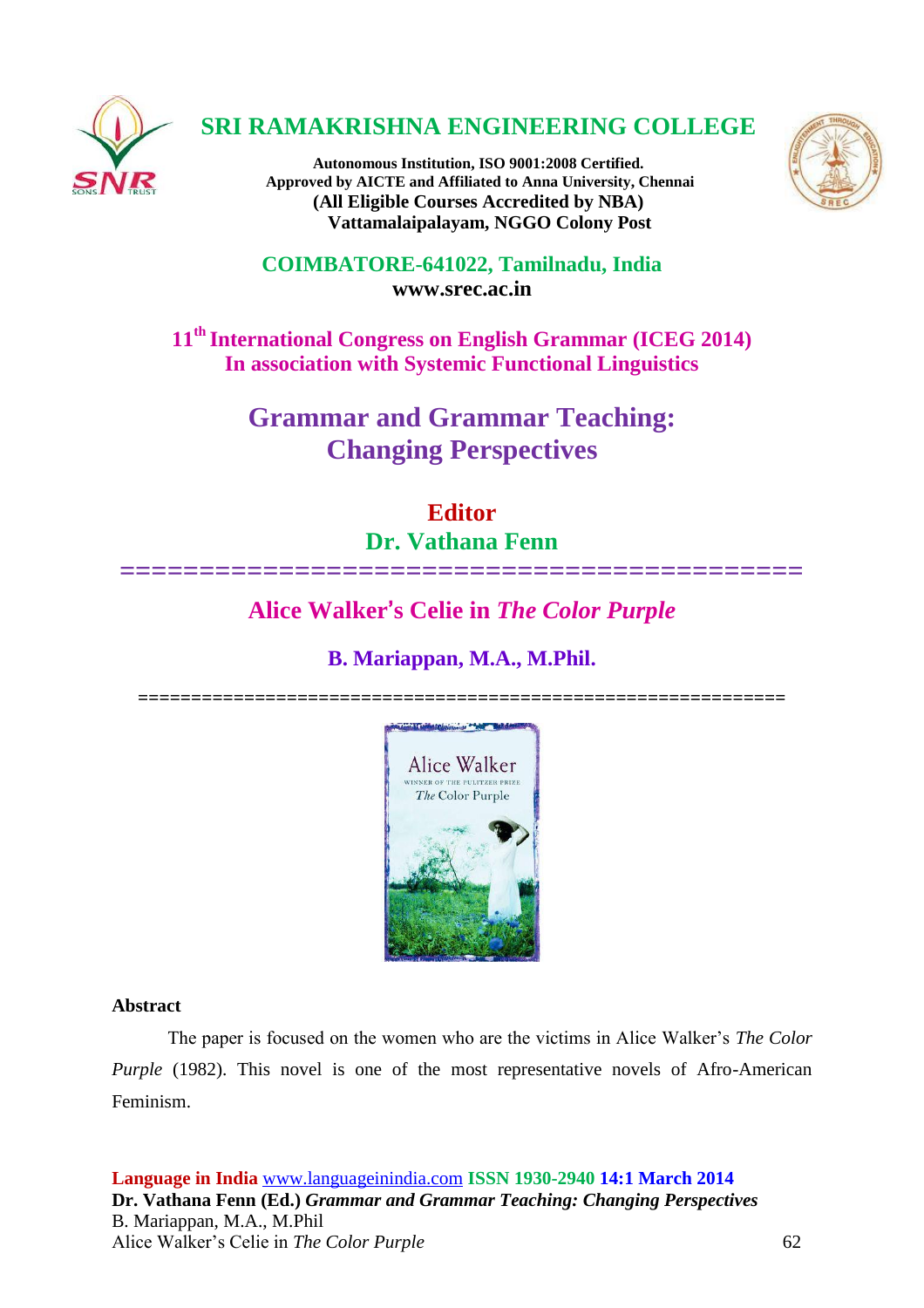Mostly the Afro-American Feminism novels basically deal with the problems of Sexism, Racisim, Gender Bias, Oppression of women, Slavery, Male-Female relationships, Preservation of black culture, effects of being colonized, etc. The central character of this novel is 'Celie'. This novel was awarded the Pultizer prize.

Celie – a poor, barely literate Afro-American women in the south struggles to escape the brutality and degradation of the ill-treatment afforded her by men. The novel chronicles the life of a poor and abused Afro-American woman who eventually triumphs over oppression through affirming female relationship.

#### **Sold as Slaves**

African men and woman came to the American continent as laborers (who became slaves) in a ship in 1619. From that time onwards, many more blacks were brought as slaves from Africa to America. As the cotton plantation owners needed more and more people to work in plantations, they bought them from the ship's captains and other agents, and made them work in fields and plantations. When more hands were needed, the slave ships caught more black people in Africa and brought them to New England and sold them as slaves.

#### **African American Literature - Voice of the Race**

African American Literature is the Literature created by African Americans. It is the voice of the race oppressed for several generations. It is heard in the groans of pain and strains of anger and protest. A study of black women inevitably leads one to the beginning of the Afro-American Literature. Apart from the slave narratives, the novels that are written in the early days are classified as abolitionist novels. The novels written between 1890 and 1920 are labelled as novels of accommodation and assimilation. The revolutionary elements in Afro-American fiction are found from its very beginning in the element of protest.

#### **Slavery**

**Language in India** [www.languageinindia.com](http://www.languageinindia.com/) **ISSN 1930-2940 14:1 March 2014 Dr. Vathana Fenn (Ed.)** *Grammar and Grammar Teaching: Changing Perspectives* B. Mariappan, M.A., M.Phil Alice Walker's Celie in *The Color Purple* 63 Slavery is one of the themes for the African American writers after the Harlem Renaissance. White owners auctioned many of the black women when they found they did not need them. Many times that tore apart families. The problem of slavery continued for nearly 240 years after 1819. Apart from the pain of slavery and sexual abuse, most black women did not have good relationship within their families. Slave men were not allowed to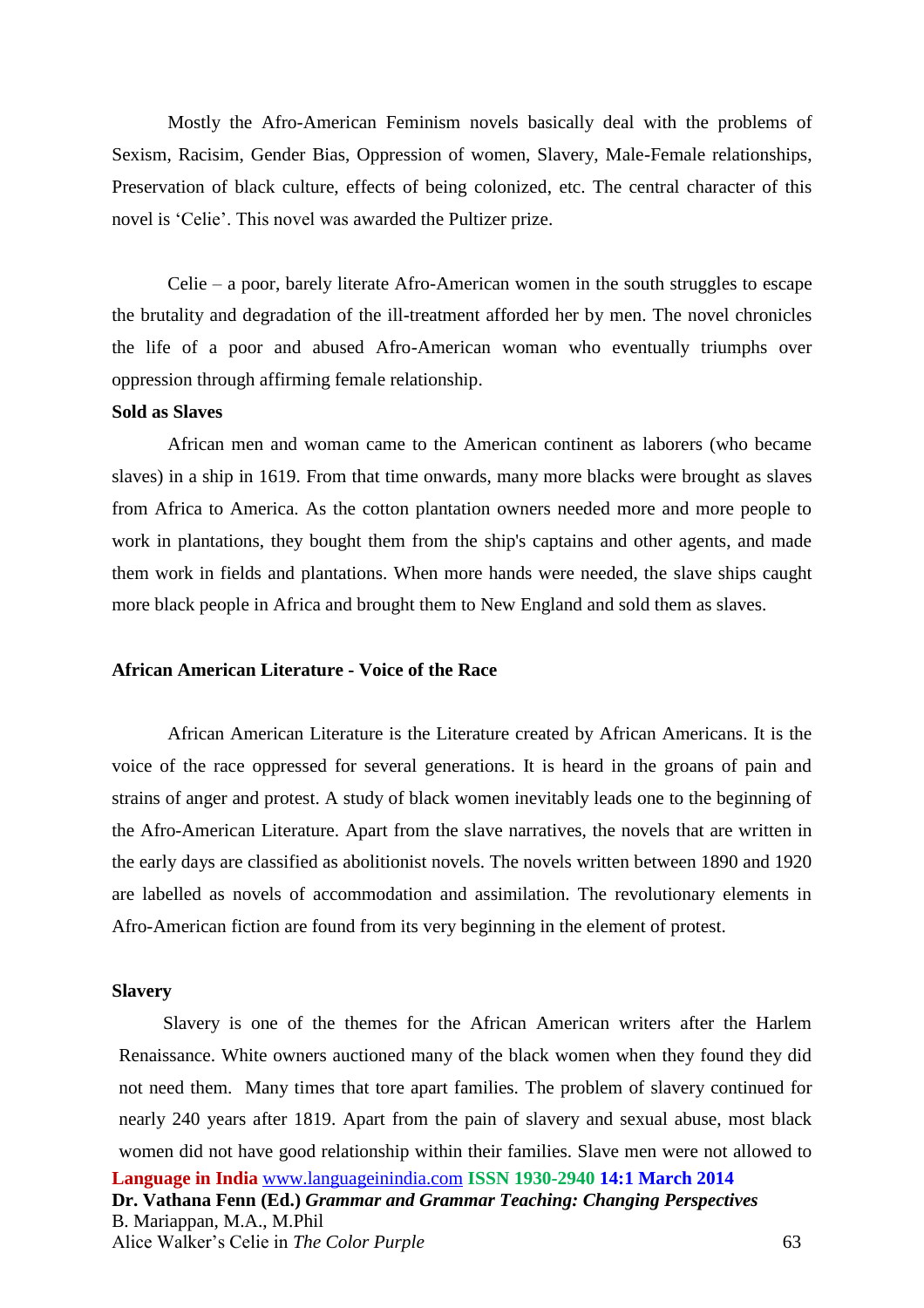speak against whites. White slave owners sometimes sexually abused black women. When some black men had affairs with white women, they were lynched. After the First World War, many black people from the southern farms started to move towards northern ghettoes. This movement from the south to the north prepared the ground for the literary renaissance, in other words, the Harlem Renaissance.

#### **Quest for Identity**

 Quest for literacy, freedom and self-identity were common among black American writers. The quest for literacy seen in Ralph Elson shows us that man is always curious to do the forbidden thing. Here it is not as blasphemous as it was with Adam and Eve. Quest for self-Identity is also a particular concern of white southern writers like Gail Godwin.

### **Black Woman's Predicament**

In Afro-American Literary history, the black women's predicament has captured an important place, and proves to be one of the most productive and sustained movements. The sustained focus on black male sexism has not done much in popularizing the segment of Afro-American literature; hence it does not appeal to most of the accomplished black male writers. In real life, the black woman may prove she is more than equal to the black male in the labour and the struggle for black people's progress.

### **Alice Walker's** *The Color Purple*

Afro-American novel emerged only in the middle of the  $19<sup>th</sup>$  Century during the charged debates over slavery and freedom in America. Actually, it was only in the 1920's that the novel became a fully recognised literary form according to the setup standards of the mainstream scholarship. At this time class and gender also became important social issues to be discussed.

#### **Celie's Letters and Her Suffering**

**Language in India** [www.languageinindia.com](http://www.languageinindia.com/) **ISSN 1930-2940 14:1 March 2014 Dr. Vathana Fenn (Ed.)** *Grammar and Grammar Teaching: Changing Perspectives* B. Mariappan, M.A., M.Phil Alice Walker's Celie in *The Color Purple* 64 Alice Walker's *The Color Purple* weaves an intricate mosaic of women joined by their love for each other, the men who abuse them and the children they care for. In the first few letters, Celie tells God that she has been raped by her father and that she is pregnant for the second time with his child. Celie's mother is quite ill and after cursing Celie, she dies, leaving Celie alone to face her father. Celie then turns her attention to protecting her sister,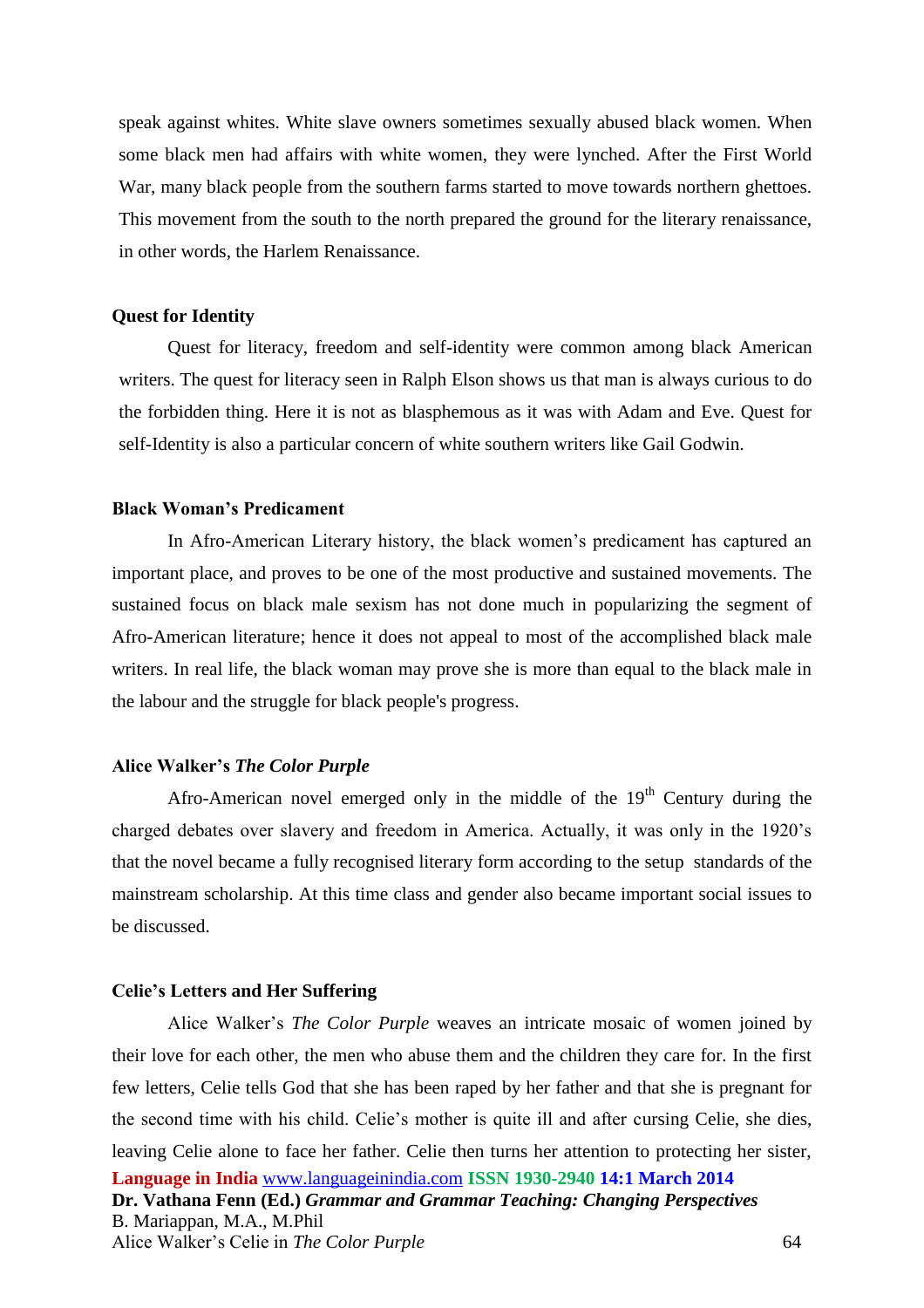Nettie, from her father's sexual advances. Celie soon marries Mr. Albert after her father strikes a bargain with the older widower and Celie finds herself in a loveless marriage, caring for her husband's four children and being regularly raped and beaten. Celie becomes fixated on Shug Avery, a glamorous blues singer who is her husband's mistress. Several years later, Celie eagerly accepts the responsibility of nursing Shug back to health, thus beginning a lifetime of friendship and love between the two women.



### **Comfort from Nettie's Letters**

Nettie has become a missionary in Africa and has written countless letters to Celie, all of which Albert has hidden. Nettie, in spite of her upbringing, is a self-confident, strong, faith-filled woman. When Celie discovers Nettie's letters, she not only catches up with her sister's life, she also discovers that her own two children are alive and living with a missionary couple with whom Nettie works. Nettie's letters about their shared African heritage are a tonic to Celie, who becomes stronger and more self-assured every day. That confidence soon turns to fury - over her rapes, her beatings, and the love and affection the men in her life have kept from her. Nettie's letters also demonstrate parallels between Celie's world and the African world, the deep friendship and love that exists between two women, the deep love of a man for a woman, and the unrelenting structure of sex roles.

#### **Confronting Her Father**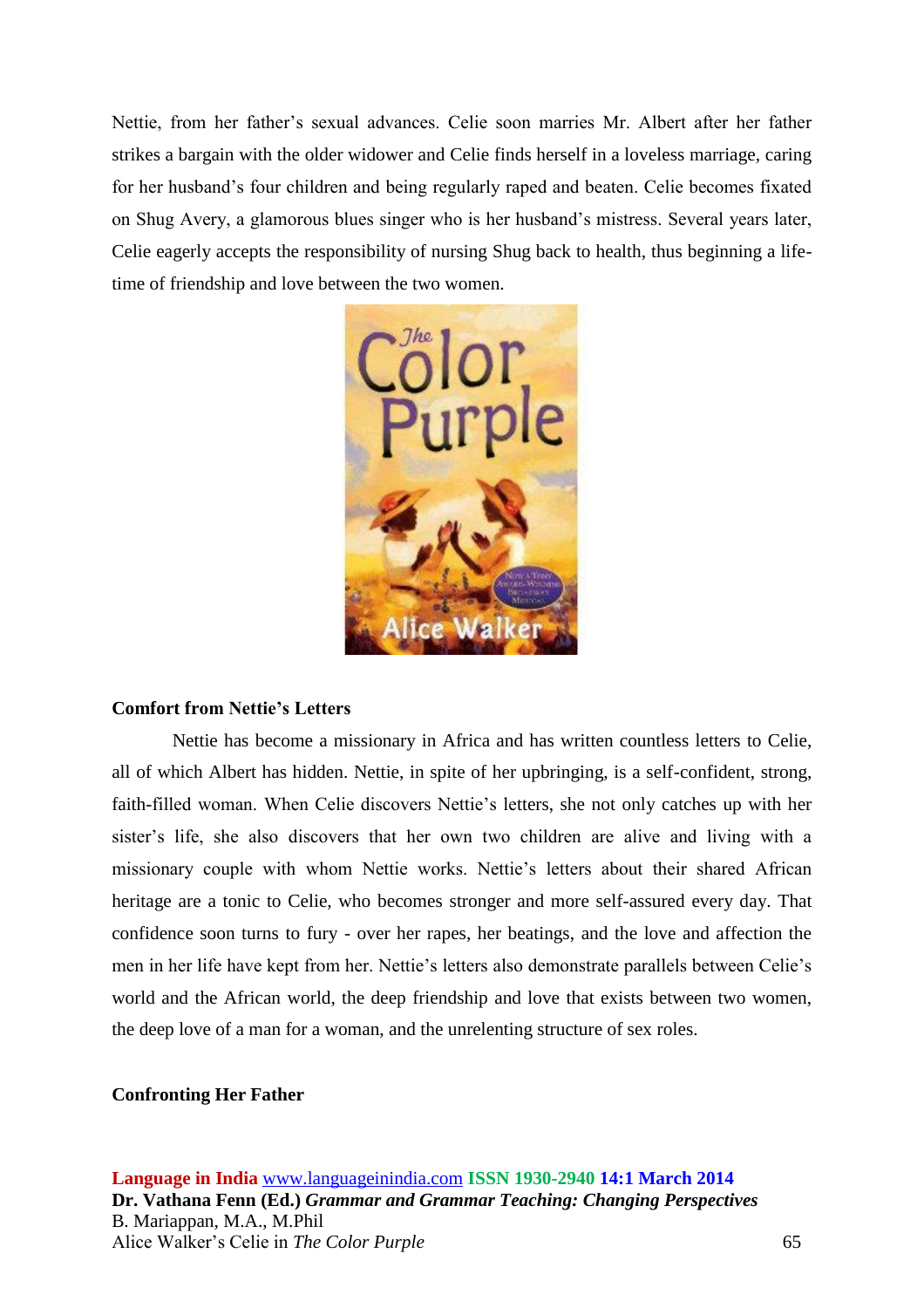Celie confronts her father with her new-found strength, and she has just learned he is her step-father and not really her biological father; this brings great relief to Celie, who now knows that her children are not her brother and sister. She also confronts Albert, leaves him, and moves to Memphis to live with Shug, a move that stuns and pains Albert. In Memphis, Celie, who started wearing pants when she gained her strength and self-confidence, opens a business as a pants maker. Later, after Shug has taken on a male lover, Celie visits Albert, and they develop a new bond that eventually grows into love and respect.



#### **Attaining Some Financial Freedom**

Nettie marries a widowed man who had adopted her sister's children and thus becoming a mother to her niece and nephew. Later, when Celie's father dies, she and Nettie inherit his home, creating financial freedom for the two women. At the novel's end, the two sisters are reunited, while Albert and Harpo have learned to take on new roles in the household and their relationships.

**Language in India** [www.languageinindia.com](http://www.languageinindia.com/) **ISSN 1930-2940 14:1 March 2014 Dr. Vathana Fenn (Ed.)** *Grammar and Grammar Teaching: Changing Perspectives* B. Mariappan, M.A., M.Phil Alice Walker's Celie in *The Color Purple* 66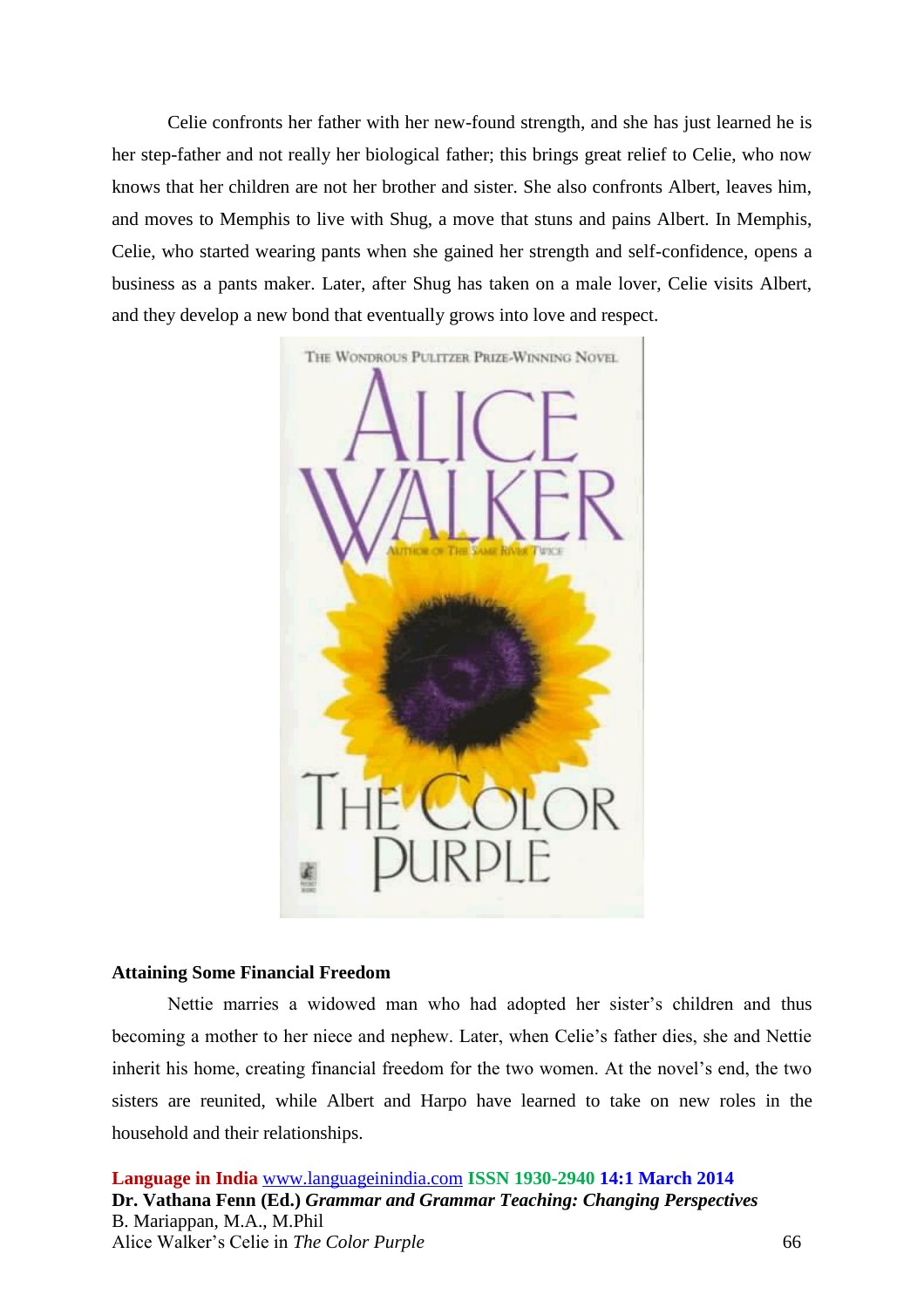#### **Color Purple in Letter 12 – Can We Miss Color Purple?**

It is noteworthy that the novel's title is alluded to in Letter 12, when Celie associates the color purple with royalty and longs for a purple dress. But the title undoubtedly comes from a passage near the end of the novel, in which Shug says that she believes that it 'pisses God off if you walk by the color purple in a field somewhere and don't notice it."

In *The Color Purple* the true extent of this appalling violation of is made only too clear in a number of incidents. Celie herself writes:

 "Bub in and out of jail. If his granddaddy wasn't the coloured uncle of the sheriff who look just like Bub, Bub be lynch by now" (19 Walker)

When Sofia is in jail for striking the mayor, Mr. Albert, Celie's husband, asks, "Who's the warden's black kinfolks?"(20 cp walker)

## **The Worst Episode**

The worst episode occurs when Mary Agnes is sent for by Sofia's family to gain her release, her own white uncle rapes her. The only weapon Celie's family has is literally that of blackmail. By reminding the warden and other powerful Southern whites of their sexual and familial relationships with blacks, they can help each other to survive. By the time Sofia is finally free, not much of her spirit remains.

## **A Slave in Her Own Home**

Celie is introduced to us as a slave in her home, and she neither controls, nor possesses her own body. At the age of fourteen, she is raped by her (step) father, and sold by him into marriage to a man at least twice her age. Such is the evil of black male patriarchy as portrayed by Walker.

 "Bell hooks finds it difficult to believe that Celie could ever be a writer- finding the time being the least of her problems" (22) Rosean

#### **Walker's Message**

**Language in India** [www.languageinindia.com](http://www.languageinindia.com/) **ISSN 1930-2940 14:1 March 2014 Dr. Vathana Fenn (Ed.)** *Grammar and Grammar Teaching: Changing Perspectives* B. Mariappan, M.A., M.Phil Alice Walker's Celie in *The Color Purple* 67 Perhaps this lies at the heart of Walker's message. If Celie as a writer were fiction, then this would only assist Walker in signifying what has been lost from history.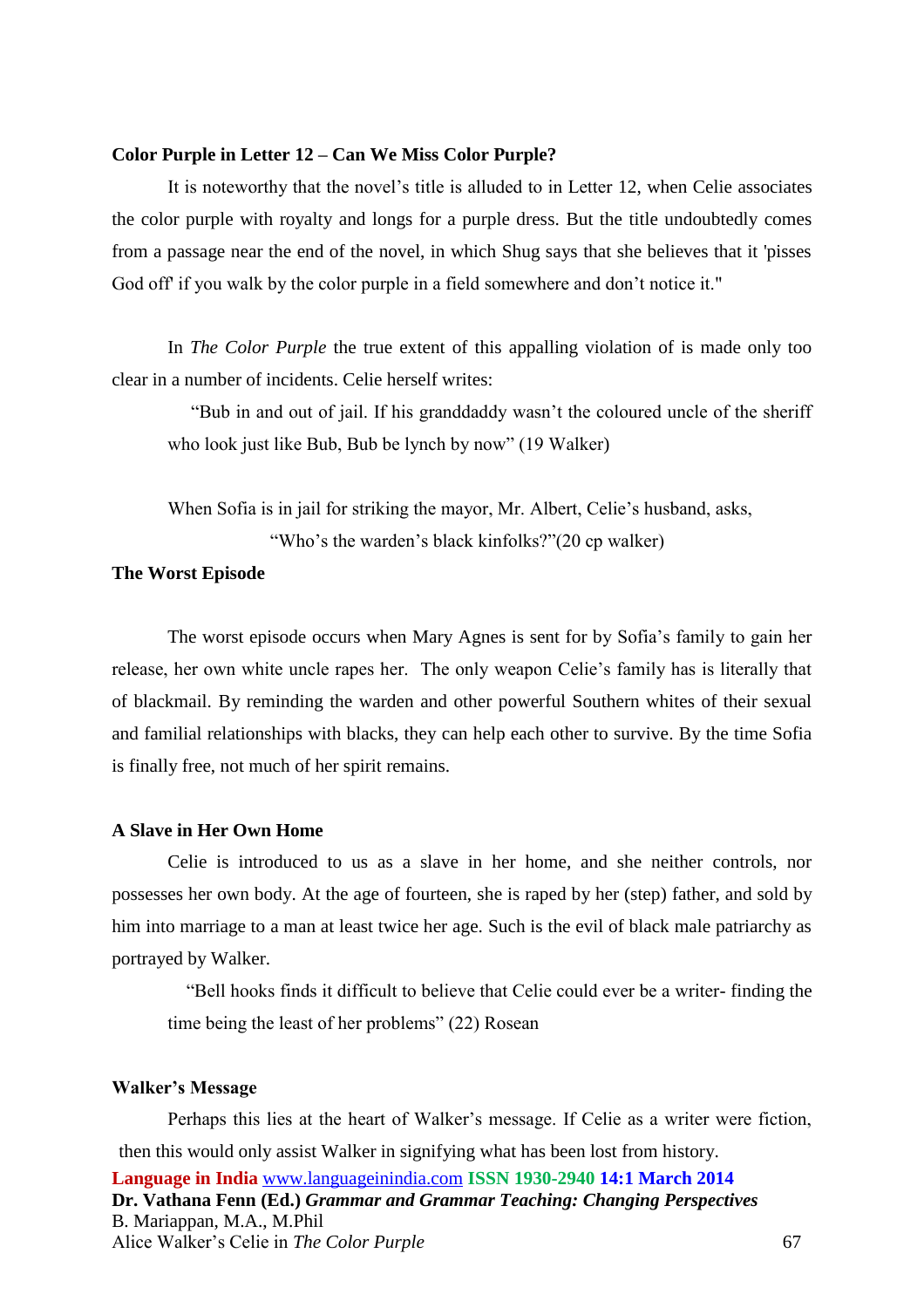Moreover, it seems that this editor conveys some sympathy towards the male characters in the novel, for even Samuel's surname is erased. This could mean the narrator wanted to liberate them from those names given to them by their white owners. Although, it could equally signify that the fictional narrator is a radical feminist, keen to deny the names of the male characters, whilst overwhelmingly signifying it through Shug Avery, a woman who keeps her own name even when married. In the best of all worlds though, this editor would be Celie herself. Bell Hooks has also contributed to the controversy that surrounds *The Color Purple's* conclusion. The controversy concludes far too happily for Celie. Alison Light describes how her adult education class (composed wholly of women) reacted to it:

 "what does it mean for a group of white students to see as 'romantic' the empowering of an impoverished, beaten, raped and abused Southern black woman?" (38) Rosean

Celie is saved from this fate in a crucial scene in *The Color Purple* which is similar to Beloved. The saddest part of Celie's story is how she first comes to be raped by her stepfather. When she was young, she had a passion for cutting hair. Her stepfather began to use these barber sessions as an excuse to rape her. It is by no means coincidental that the way Celie unconsciously reacts to the revelation that Mr. Albert has hidden Nettie's letters from her, is to stand behind his chair with his unsheathed razor at his throat. Celie behaves in exactly the same way as Sethe, as Henderson writes:

"Like the historian, Sethe is able to "re-enact" or "re-think" a critical moment from the past and is consequently able to demonstrate her possession of rather than by the past and to alter her own life history" (42) "Racism". *Encyclopedia of Black America*. 1981.

Above all the other misrepresentations and abuses that Walker portrays in *The Color Purple*, is the one that states that abused Southern black women must be victims all their lives, and these are the ones that must be overturned above all others. As Walker herself has said, "I liberated Celie from her own history. I wanted her to be happy". And in that she has succeeded admirably.

=================================================================